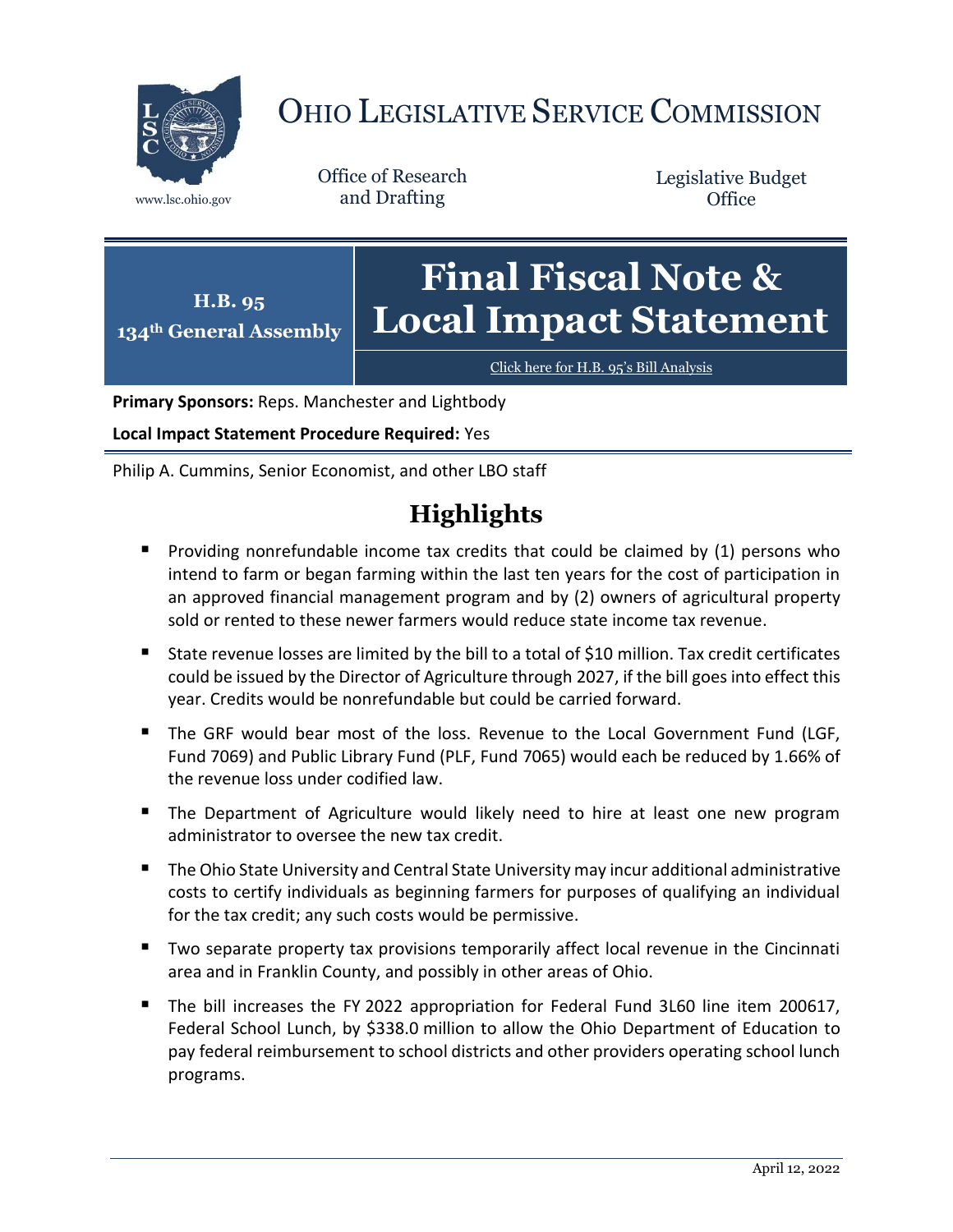## **Detailed Analysis**

#### **Overview of the beginning farmer income tax credit**

The bill allows a beginning farmer to be issued a tax credit certificate against the farmer's state personal income taxes equal to the cost of participating in an approved financial management program. It also would allow an owner of agricultural assets who sells or rents the assets to a beginning farmer to be issued a tax credit certificate. The credit must be claimed in the year that the certificate is issued. The bill limits issuance of tax credit certificates under this program to a total of \$10 million during the period through the fifth full calendar year following the bill's effective date. Requirements for beginning farmers and for agricultural asset owners are summarized in the bill analysis. An individual previously certified as a beginning farmer would no longer be considered for the program if that person ceases to meet the criteria for certification.

The Department of Agriculture and land grant colleges that elect to participate may incur additional administrative costs to certify an individual as a beginning farmer under the requirements prescribed by the bill. Eligible land grant colleges are the Ohio State University and Central State University. A beginning farmer may also be someone who has received substantially equivalent certification from the U.S. Department of Agriculture. The Department, in consultation with the participating colleges, is required to establish procedures for certifying financial management programs that would qualify a beginning farmer for the tax credit. The Department is to maintain a list of certified programs on its website.

Under the bill, the credit for the farmer would be nonrefundable but could be carried forward up to three years.<sup>1</sup> The owner of agricultural assets who sells or rents to a beginning farmer would be issued a tax credit certificate against the owner's state personal income taxes equal to 3.99% of (1) the sale price of the asset, (2) the cash equivalent of the gross rental income of a rental agreement entered into on or after the first day of the second preceding calendar year, or (3) the cash equivalent of the gross rental income of a share-rent agreement entered into on or after the first day of the second preceding calendar year. The credit for the asset owner would be nonrefundable but could be carried forward up to seven years.

#### **Fiscal effect of the new income tax credit**

The tax revenue loss from the bill is capped at \$10 million, the limit on issuance of tax credit certificates under this program. If the bill is enacted and goes into effect this year, the credits could be issued in the remainder of 2022 and in the five full calendar years 2023 through 2027. No new tax credit certificates could be issued after that. Potential demand for such certificates appears substantial, and plausibly most or all of the \$10 million maximum amount of certificates would be issued.

The nonrefundable credit is to be claimed for the tax year in which the certificate is issued. Revenue losses could begin as soon as FY 2023. With three-year carryforward for farmers and

 $\overline{a}$ 

<sup>&</sup>lt;sup>1</sup> The amount of a nonrefundable credit that a taxpayer may claim is limited to the amount of his or her tax liability before consideration of the credit. If there are unused amounts because the taxpayer's liability is less than the total credit for which he or she is eligible, the taxpayer may carry forward the unused amount, meaning use it in a subsequent tax year.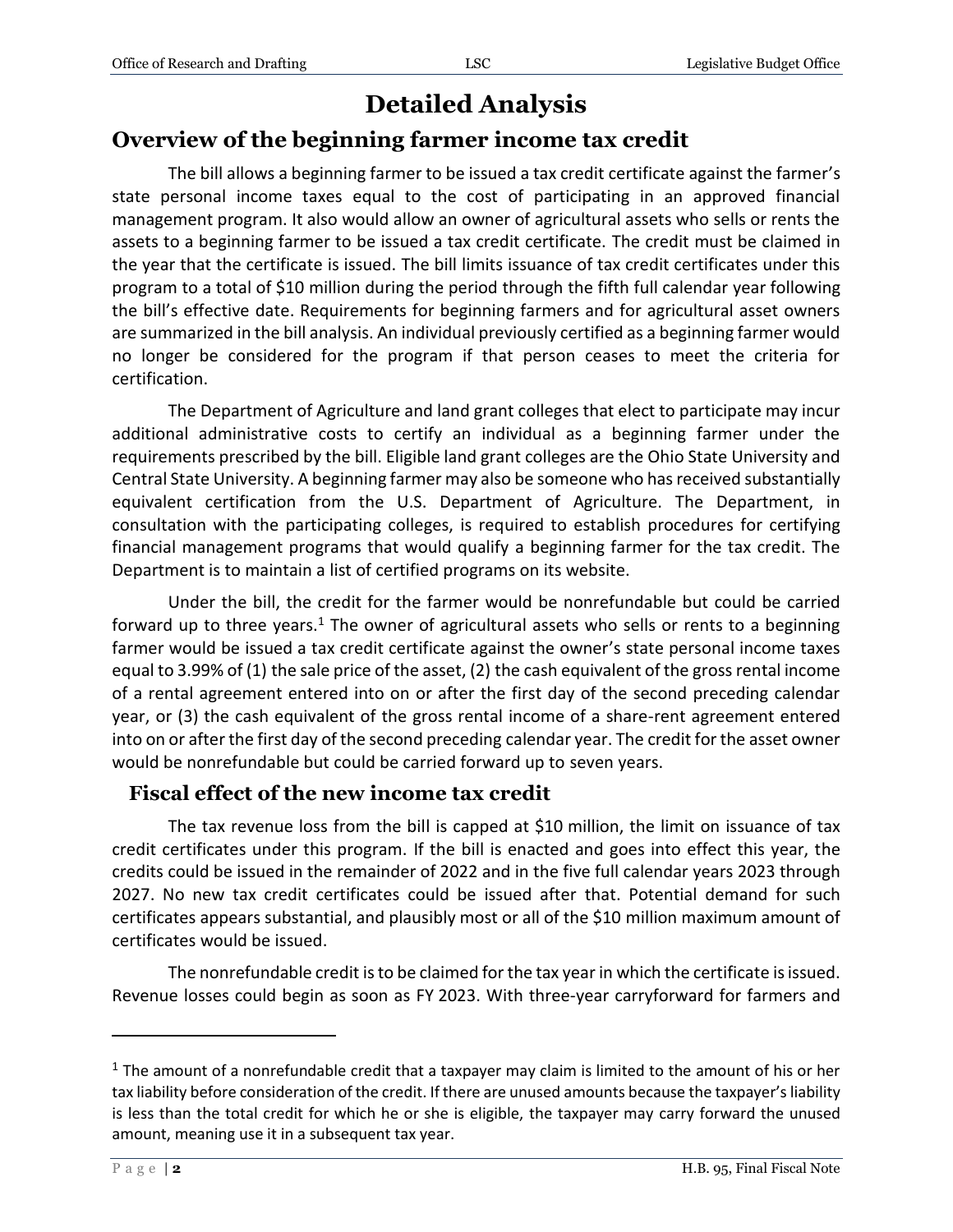seven-year carryforward for asset owners, state income tax revenue might be reduced through FY 2035.

For GRF revenue foregone, distributions to each of the Local Government Fund and Public Library Fund (PLF) would be reduced by 1.66% of that revenue loss under codified law; during FY 2022 and FY 2023, the PLF bears 1.7% of any reduction in GRF tax revenue under an uncodified provision of H.B. 110 of the 134<sup>th</sup> General Assembly. The GRF would bear the rest of the revenue loss.

#### **Department of Agriculture and participating land grant universities**

The Department of Agriculture would be responsible for approving applications and issuing tax credit certificates for the beginning farmer income tax credit and approving financial management programs that beginning farmers must take in order to qualify for the tax credit. The Department anticipates that it would need to hire at least one new program administrator to oversee the new tax credit. Based on the state's employee classification plan, if a program administrator is hired at the starting annual salary of approximately \$45,000, it will bring the Department's potential payroll costs to between approximately \$60,500 and \$76,800. This includes \$6,300 (14% of annual salary to cover the employer's share of retirement) and the employer's share of health insurance (\$9,200 for single coverage or \$25,500 for family coverage under the state's traditional health plan). The state's annual health benefit costs would be slightly higher if the employee is enrolled in the state's high deductible health care plan.

As described above, the bill also allows participating land grant universities to certify beginning farmers for the tax credit under the bill. Consequently, the Ohio State University and Central State University could incur new administrative costs for overseeing the program if these universities choose to be involved with the program.

## **Change in tax increment financing (TIF) provisions**

The bill allows a municipal corporation to exempt improvements to the same parcel concurrently through both an incentive district TIF arrangement and a subsequent individual parcel TIF or urban redevelopment TIF, if the ordinances authorizing the concurrent exemptions were adopted before March 1, 2022. The change may result in TIF exemptions entered into by Cincinnati, and perhaps other political subdivisions, being granted under amended law that were denied under current law. It may result in improvements being exempted under more than one TIF arrangement, referred to as TIF layering. This may increase or extend reductions in revenue to political subdivisions with territory in the TIF, while also increasing or extending the payment to Cincinnati (and perhaps others) of payments in lieu of taxes.

The bill also creates an alternative way to file TIF obligations that apply to current and future owners of affected properties. It allows either the subdivision or the property owner to file with the county recorder, in lieu of the "notice" required by current law, an agreement, a declaration, or covenant binding current and future owners of the property to such service payments or service charges. This change appears to have no fiscal effect.

Background on TIFs: a TIF is an economic development tool available to Ohio local governments to finance public infrastructure improvements and, in certain circumstances, residential rehabilitation. In general, a TIF temporarily exempts from property taxes a portion, up to 100%, of the increase in value of real property that results from improvements made to the property by the owner. TIFs are either parcel TIFs, with terms applicable to specified parcels, or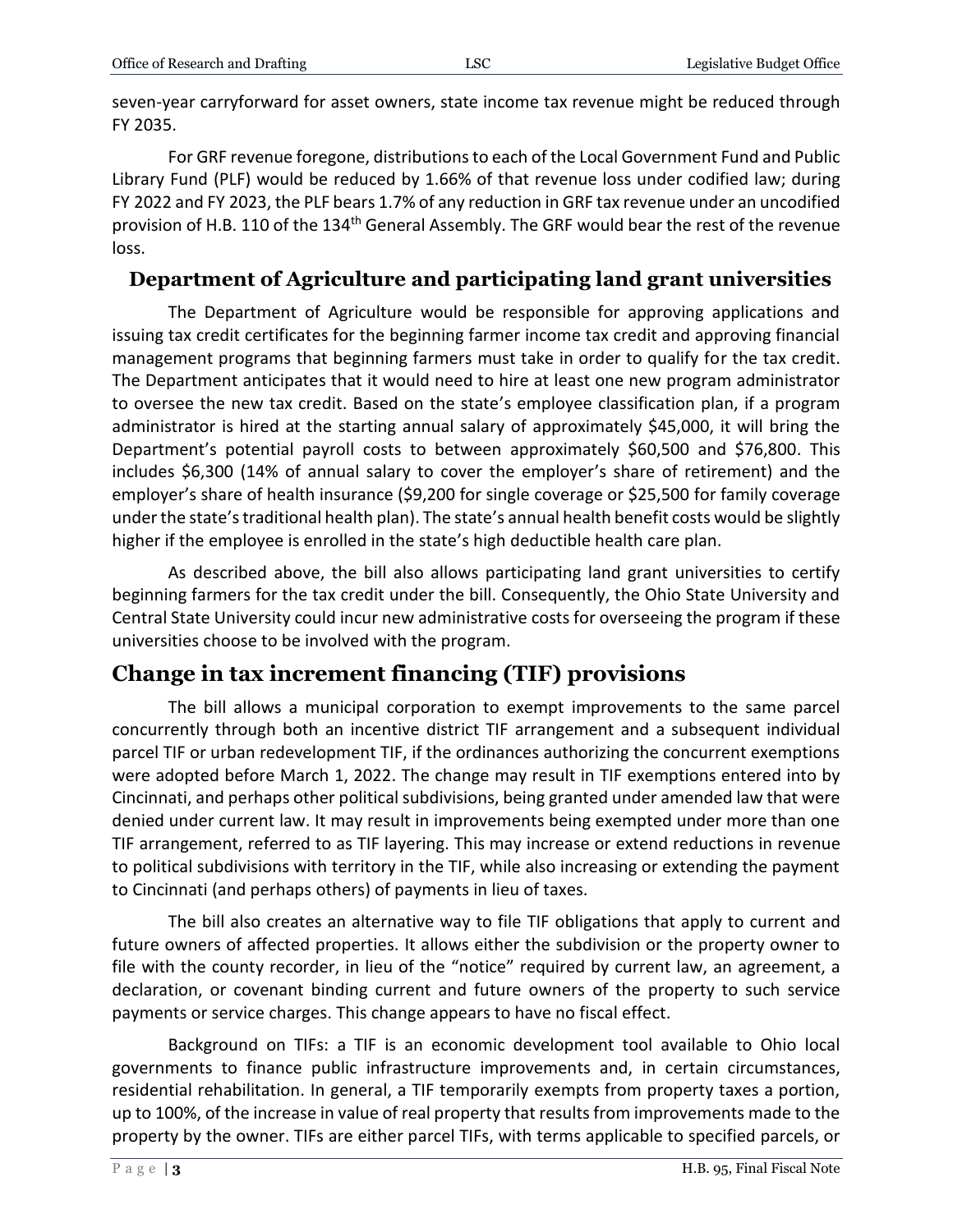incentive district TIFs, applicable to parcels within a contiguous area of no more than 300 acres. A TIF may be created by a municipal corporation, township, or county. Service payments in lieu of taxes, and equal in amount to the taxes that would otherwise be charged, on the increased assessed value of improvements to real property are directed to a separate fund to finance the construction of public infrastructure defined in the TIF legislation.

#### **Temporary tax abatement for Lockbourne and possibly other municipal corporations**

The bill provides a 12-month period for a municipal corporation that acquired property from the state of Ohio in 2020 to apply to the Tax Commissioner for abatement of unpaid taxes, penalties, and interest on the property and for the property to be placed on the tax-exempt list. Continuing law generally exempts municipal property from taxation, but such property may not be exempted if more than three years' worth of taxes remain unpaid.

This provision is intended to allow the village of Lockbourne to avoid tax liability for a parcel deeded to the village in 2020, on which taxes of \$9,792.31 are owed, most of which is delinquent, according to the county auditor's website. The provision would reduce taxes due to Hamilton Local School District, Hamilton Township, Franklin County, and a few other entities. Under current law the delinquency prevents the village from receiving a tax exemption on the property. Although the provision is narrowly stated, LBO cannot rule out the possibility that similar situations may exist elsewhere in the state and that other municipal corporations might benefit from it.

#### **Sales of certain motor vehicles**

The bill changes the authorization for sales of motor vehicles at major livestock shows. It authorizes motor vehicles that have a gross vehicle weight rating of 6,800 pounds or more to be purchased at a motor vehicle show, held in connection with a major livestock show. The bill also removes the current authorization for sales at such shows of towing vehicles that are trucks and have a gross vehicle weight of more than three-quarters of a ton. These changes, apparently affecting transactions at Ohio's Quarter Horse Congress, are not expected to have a fiscal effect.

## **Federal school lunch program appropriation increase**

The bill increases the FY 2022 appropriation for Federal Fund 3L60 line item 200617, Federal School Lunch, by \$338.0 million. The Ohio Department of Education (ODE) uses this line item to pay federal reimbursement for meals served by participating districts, schools, and other providers through the National School Lunch Program (NSLP). In general, the program provides federal assistance on a per-meal basis that allows providers to offer free or reduced-price meals to students from low-income families. Currently, the FY 2022 appropriation for item 200617 is \$605.8 million. With the appropriation included in this bill, that amount will increase to \$943.8 million.

According to ODE, the Department needs the increased appropriation to pay school lunch reimbursement claims, which have increased substantially in FY 2022 for three reasons: (1) the United States Department of Agriculture (USDA) extended into the 2021-2022 school year child nutrition program waivers that allowed all students to receive a free lunch regardless of income status during the 2020-2021 school year, (2) the federal reimbursement rate per free lunch increased from \$3.68 to \$4.46, and (3) participation in NSLP has grown, as the number of school